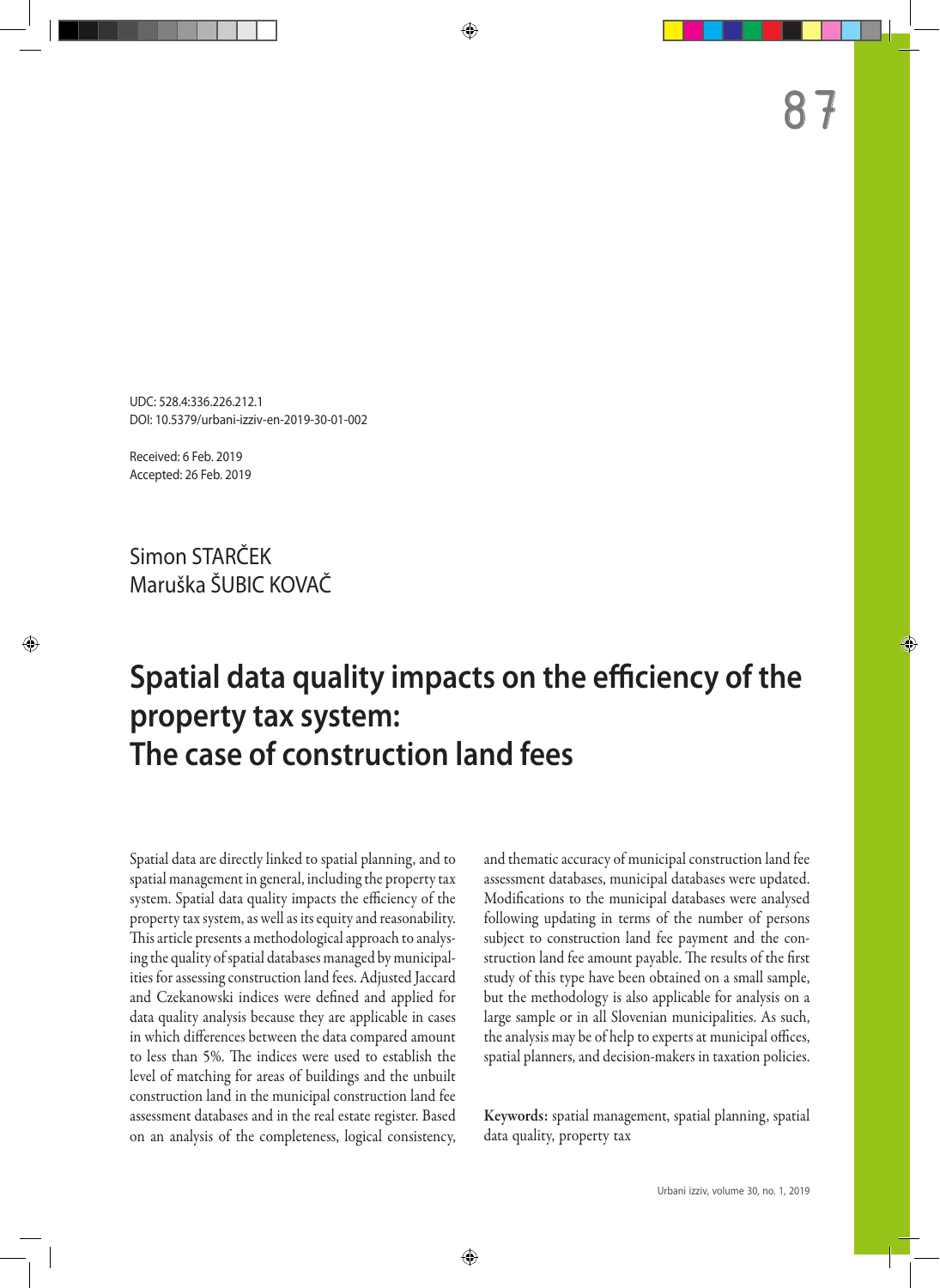## **1 Introduction**

Spatial data describe the material world from various perspectives, directly or indirectly linking spatial features to locations, thus creating a basis for determining the characteristics of real estate (Yomralioglu et al., 2007; Ažman, 2011). Spatial data are directly linked to spatial planning and spatial management in general (Zakrajšek, 1999). Mangioni (2012), Mantey and Tagoe (2012) and Çağdaş (2013) point out the importance of use of spatial data and GIS technology in establishing and managing a real estate property tax system as part of the spatial management system. They point out that the use of quality spatial data significantly impacts the efficiency of the system and its scope, equity, and reasonability. Droj and Droj (2010) highlight the importance of spatial data for good management and quality decision-making for property tax. Robbins (2014) confirms the positive impact of using spatial data, GIS technology, spatial expertise, and appropriate accessibility and cartographic presentation of real estate data for spatial management, spatial planning, and property tax (Zavodnik Lamovšek et al., 2012). Maher et al. (2005) and Robbins (2014) highlight the role of GIS technology and (horizontal and vertical) linking of various spatial databases at the local and national levels. Jankovič Grobelšek and Gajšek (2014) point out that effective real estate legislation should be based on integrally regulated data from the spatial information system.

Property tax is linked to the requirement for high-quality real estate data. In Slovenia and in many other countries, the property tax systems are undergoing certain reforms. The effectiveness of implementing property tax reforms also depends on the availability of sets of spatial and other data on real estate, and on their quality. The better the accuracy and completeness of the real estate recording system, the higher the level of legal security of legal relations, and the higher the level of confidence in the system and its applicability (Starček, 2017). In dealing with spatial phenomena, a complex and intersectoral spatial data system normally applies, in which data quality is an important factor of the quality and efficacy of the system that applies such data. Thus, as highlighted by van der Molen (2002), special attention needs to be dedicated to ensuring quality and reliable spatial data on real estate that is interconnected and consistent although it is managed as part of different databases.

The study presented here focuses on an analysis of the impact of spatial data quality on the property tax system in Slovenia. Property tax systems are subject to constant changes (Slack & Bird, 2014). The efficacy of reforms and subsequent efficiency of the property tax system also depend on the quality of real estate databases. Like many countries of eastern and central Europe, in Slovenia as well for more than two decades a transition process has been under way from the old area-based property tax system to a new ad-valorem system. In Slovenia, the property tax system has become obsolete, non-harmonized, non-transparent, and unadjusted to new economic conditions (Vlada Republike Slovenije, 2013). The first attempt at introducing the new property tax method was made in 2013 by adopting the Real Property Tax Act (Sln. *Zakon o davku na nepremičnine*, Ur. l. RS, no. 101/2013, 22/2014 – odl. US), which was abolished in its entirety by the Constitutional Court (Ustavno sodišče Republike Slovenije, 2014), principally due to its non-conformity with the constitution. In its decision, the Constitutional Court (Ustavno sodišče Republike Slovenije, 2014) highlighted, among other factors, the need to improve real estate data quality.

The impact of spatial data on the efficiency of the property tax system can be analysed only based on data that are managed by municipalities for assessing construction land fees (hereinafter: the CLF). The CLF is a contribution that, in addition to the property tax under the Civil Tax Act and the forest road maintenance fee, collectively constitutes the property tax that has been in force since 1984. The CLF has been levied in all of Slovenia's municipalities. Since its introduction, the revenue from the CLF has constituted one of the major and most stable public financing sources for the municipalities. Based on income from the CLF, municipalities provide for appropriate development of building land and for economic and social development. According to data from the Ministry of Finance (Ministrstvo za finance, 2017), on average revenue from the CLF amounts to almost 90% of all revenue from the municipal property taxes, or 15% of total municipal tax revenues. Legal entities constitute 4% of all entities subject to CLF payment. The assessment of CLF for business purposes constitutes 70.5% of the total assessment.

The aim of this study was to establish whether improving the quality of municipal CLF assessment databases with data from the real estate register and the cadastre of economic public infrastructure contributed to an increase in the CLF amount payable. The study hypothesized (Hypothesis 1) that the absence of records on buildings and unbuilt construction land in the municipal CLF assessment databases was on average more than 10% higher compared to the status in the real estate register. It was further hypothesized (Hypothesis 2) that data matching for the areas of buildings and unbuilt construction land between the municipal CLF assessment databases and the real estate register was relatively low, which means that the value of the adjusted Jaccard index and of the adjusted Czekanowski index was less than 0.33. It was also hypothesized (Hypothesis 3) that updating municipal datasets with data from the real estate register resulted in an increase in the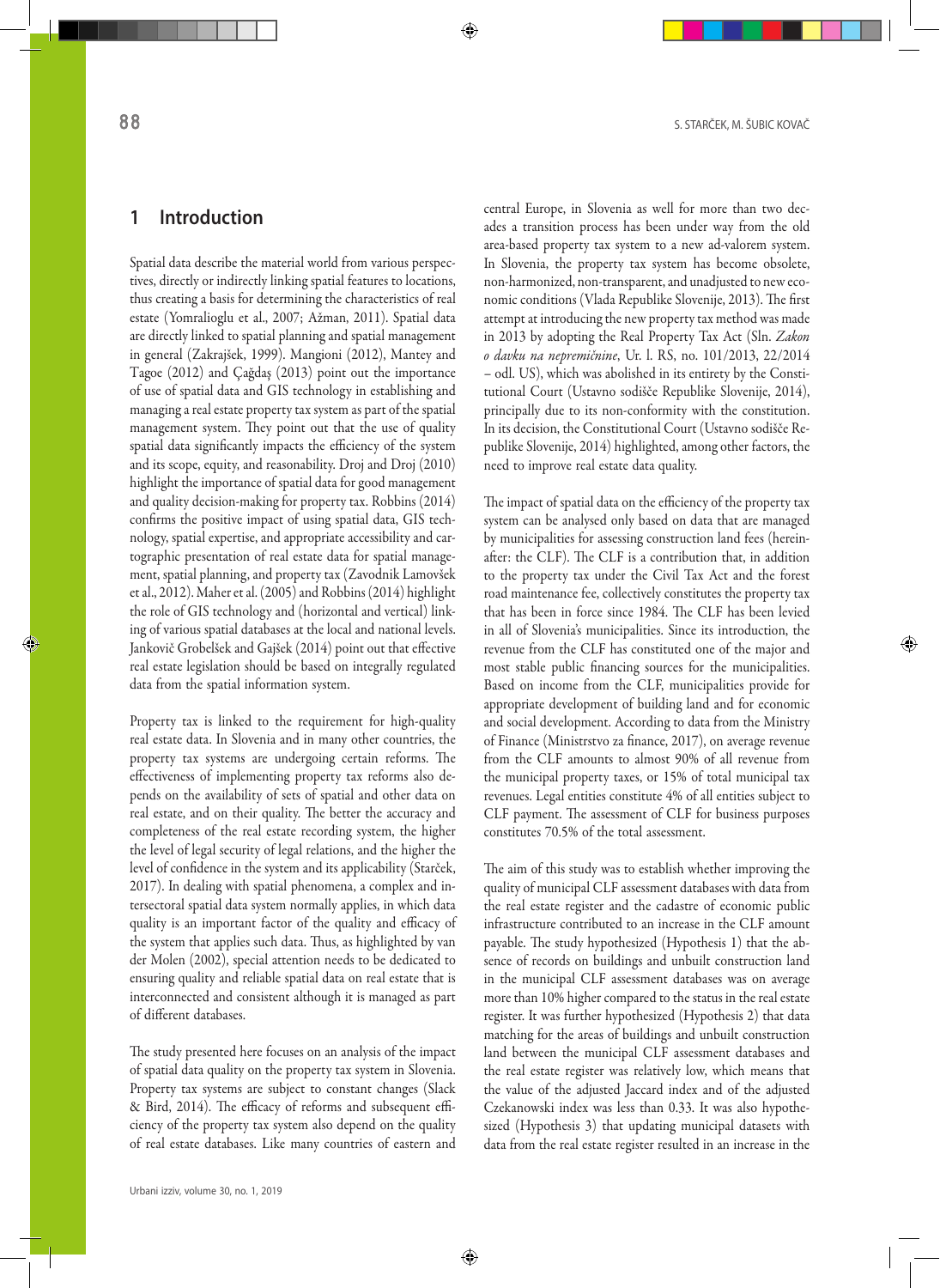number of persons subject to CLF payment and in the CLF amount payable.

# **2 Spatial data quality and relevant studies**

Spatial data tend to be rather diverse in terms of positional quality, temporal quality, or quality of semantic definition of concepts (notions). The definition of the quality of spatial data depends on the discourse, purpose, requirements, and expectations of users and other subjective factors. In general, the quality of spatial data reflects the totality of the characteristics of a database in terms of its capability to comply with the expressed or incorporated set of requirements. There then exists a difference between the data and the material world represented by such data. The greater the difference, the lower the quality of data, and thereby the lower the usable and overall value of such data (Triglav, 2012).

The quality of data is also defined by its purpose, origin, and use, including descriptive and quantitative elements (Morrison, 1995; Veregin, 1999; Šumrada, 2005; Ivánová, 2007). The international and Slovenian standard SIST EN ISO 19157:2015 Geographic Information – Data Quality defines a unified quality model for spatial data and the basic methodology for determining their quality. According to the quality principles of the SIST EN ISO 19157:2015 standard, data quality is the difference between a database and the material or hypothetical world, the "universe of discourse", defined by data specifications. Basic elements of quality, as defined by SIST EN ISO 19157:2015, include positional accuracy, thematic accuracy, logical consistency, temporal quality, completeness, and usability.

Several studies have been conducted in relation to spatial data on real estate for assessment and taxation purposes (Kokkonen, 2006; Tomić, 2010). Barańska (2004) studied the elements of data quality sets and stochastic models of real estate market value predictions. Barvika et al. (2013) studied interlinks between real estate databases and real estate mass appraisal data for property tax purposes. Mangioni (2012) studied the impacts of informatization and accessibility of data on real estate, and the principles of a good property tax system. Several studies focused on the development of methods for evaluation or quality assessment of spatial data (Pipino et al., 2002; McKay, 2003; Cerovski, 2010; Xia, 2012). Numerous automated methods and tools have been developed in support of data quality assessment (Podobnikar, 2001; Li et al., 2012) or a selected quality element (Goodchild & Hunter, 1997; Ariza-López & Mozas-Calvache, 2012; Hast, 2014; Hashemi & Abbaspour, 2015). Maggio (2012) highlighted the significance of improving real estate data quality in Italy for municipal property tax assessment, and for a waste deposit tax that is assessed depending on the area of the property. Based on data submitted by owners of land and buildings, data from other official sets, and orthophotos, the quality of graphic and descriptive data of the cadastre of buildings and land was improved. Improving the completeness of real estate databases resulted in higher income from relevant taxes and in a higher number of illegal construction projects detected. Caeiro et al. (2016) highlight the effect of improving data quality in the real estate cadastre in Portugal on real estate assessment and property tax assessment. In the Lisbon area, the completeness, thematic accuracy, logical consistency, and positional accuracy of real estate data were improved through active involvement of real estate owners, gathering data on real estate ownership, and field geodetic measurements. Real estate data quality improvement significantly influenced the favourable regulation of ownership relations and usability of data for other purposes. Completeness of databases on land and buildings, which significantly influences the income from taxation, differs between European Union countries. According to data from the United Nations (2014), more than 80% of all land has been registered in European Union countries. The highest percentage has been recorded in central Europe and Scandinavia. In Armenia, the majority of non-recorded land is state-owned. In Malta, findings show that the percentage of recorded land is higher in urban areas. Around 2% of the land in Spain is not recorded, mostly in the countryside.

In the years after independence, Slovenia invested substantial funds into developing and setting up various spatial databases. As reported by Petrovič (2006), these were set up rather quickly, but frequently lacked sufficient and appropriate quality assurance. Many studies of spatial database quality have been conducted in Slovenia. The Geodetic Institute of Slovenia (2003) found that around one-fourth of data in the land cadastre were of poor or very poor quality, in particular in rural areas and in areas of less intensive use. Ferlan (2005), Čeh et al. (2011), Ferlan et al. (2011), and Bohak (2016) highlighted that the set of digital cadastral plans was inconsistent, and they pointed out differing positional accuracies. Frequent subjects of studies are the building cadastre (Geodetic Institute of Slovenia, 2015; Triglav Čekada et al., 2016) and the real estate register (Lisec et al., 2015; Mitrović, 2015; Požun, 2015; Starček, 2017). Smodiš (2011) pointed out that the quality of determining the mean market value of real estate depended on the quality of data on real estate in the real estate register. Mitrović (2015) pointed out the low quality of data submitted by persons subjected to property tax payment into the Real Estate Market Register.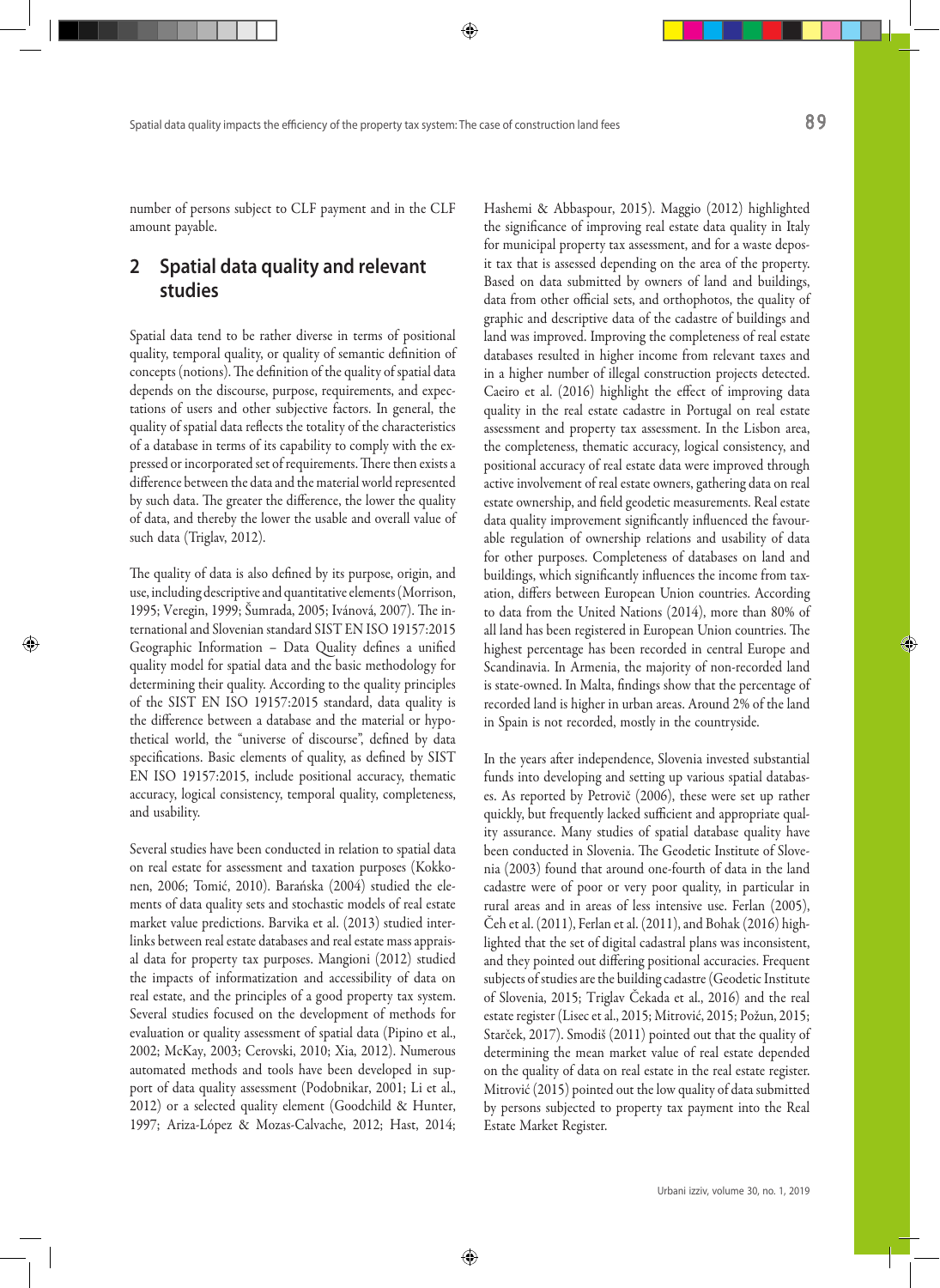Regarding spatial data, Kobetič (2014) found that data required for CLF assessment either did not exist, were not managed in an appropriate format, or were poorly maintained. Grilc (2017) and Ziherl (2017) found that updating the database of the Municipality of Kranj with data from the real estate register resulted, among other things, in an increase in the number of persons subject to CLF payment, and subsequently in increased income from the CLF. For effective improvement of data quality, Grilc (2017) also points out the significance of public display of data on real estate, and cooperation of real estate owners and spatial data experts. Gerčer (2017) particularly pointed out the discrepancies between data on construction land areas in the municipal CLF assessment database and the real estate register data. Mivšek and Radovan (2017) pointed out that differing data quality impacted irregularities in CLF assessment. Urankar (2016) assessed that, on account of incompleteness of municipal databases, income from the CLF was 20% to 30% lower. Slovenia's Financial Administration (Finančna uprava Republike Slovenije, 2014) reported that persons subject to CLF payment failed to promptly notify the communities of any changes impacting the CLF assessment. In this respect, Režek et al. (2015) highlighted that a multitude of providers of spatial databases and modern technology for acquiring spatial data may cause a lack of a critical approach to the use of spatial data. Thus, solutions, proposals, and measures based on such data may be of disputable quality. All of the above underlines the significance of providing quality spatial data.

# **3 Databases for property tax purposes in Slovenia**

In case of the CLF, the subject of taxation is built-up and/ or unbuilt construction land. Areas intended for residential or business purposes may be classified as built-up construction land. The tax base is the area of unbuilt construction land and the residential or business area of a building. Municipalities tend to define the areas of land, residences, and buildings for business purposes in different ways. Based on the ordinance on the CLF, municipalities define the criteria and the number of points depending on the characteristics of construction land and its advantages or disadvantages. The Construction Land Act (Sln. *Zakon o stavbnih zemljiščih*, Ur. l. SRS, no. 18/1984 and Ur. l. RS, nos. 44/1997, 67/2002, and 110/2002) did not define all the criteria for setting the CLF, on account of which the municipalities may frequently arbitrarily define the criteria and the number of points. To this end, municipalities have in place their own CLF assessment databases, which in most cases, as reported by Kobetič (2014), do not link to the reference databases (land cadastre, building cadastre, and real estate register). This, as pointed out by Grote et al. (2015), significantly impacts the illogical nature and non-transparency of the property tax system in Slovenia. The Construction Act (Sln. *Zakon o graditvi objektov*, Ur. l. RS, no. 102/2004, with changes) finally required the use of official databases (land cadastre, cadastre of buildings, and the real estate register) in managing the CLF system, which is not observed by all the municipalities.

The data required for CLF system management differ between the municipalities and depend on provisions of the ordinances or the criteria. Among the criteria, municipalities take into account in particular the location, utility connections, functional advantages of construction land location, intended use according to spatial implementing acts, density of public functions and business activities, and constant excessive impediments in construction land use. Certain municipalities also take into account the configuration of the terrain, occupation of buildings and land, number of private parking spaces, accessibility by public transport, impediments in the use of construction land, density of public functions, abandonment and wear and tear of a facility, and other factors. The building cadastre, land cadastre, and real estate register do not include all the data required by municipalities for defining the number of points and the CLF. In addition to data from the reference spatial databases, the municipalities also acquire data from the graphic section of the land cadastre, from digital bases of valid spatial elements in the long-term and medium-term social plan, and from other sources.

Data on real estate in Slovenia are maintained in several reference databases that are used in the property tax process; specifically, in the land cadastre, building cadastre, land register, consolidated cadastre of economic public infrastructure, real estate register, real estate assessment set, real estate market records, register of spatial units, and set of topographic and cartographic data. Cadastres contain data on rights and legal relations that are recorded by the land register office. The cadastre constitutes the original records for data on real estate as the subject of rights. The real estate register constitutes the public records on all real estate that is recorded as real estate. It is defined as an open system that allows various users, based on their respective regulations and purposes, to expand its multiple purposes by defining additional data on real estate (Geodetska uprava Republike Slovenije, 2013). As a database, the real estate register is in itself incomplete on account of the incompleteness of the records that data are taken from, and it has limited quality, which is mostly due to the inappropriately implemented inventory of real estate and the prescribed method for modifying data. Nevertheless, in our opinion, it is a higher-quality database than the CLF assess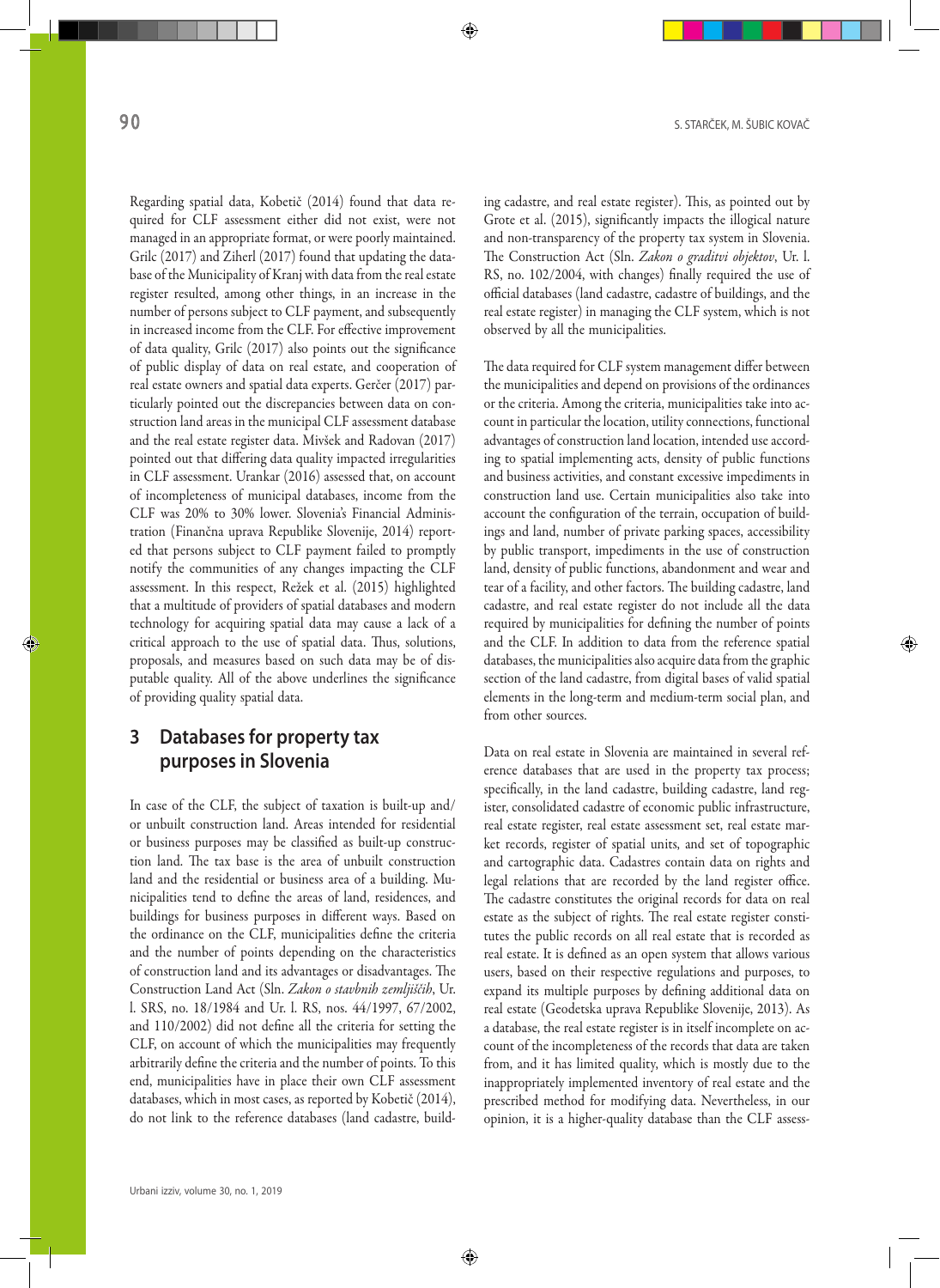ment database. This may also be inferred from the systemic CLF improvement recommendations (Ministrstvo za okolje in prostor et al., 2016).

# **4 Empirical study of the quality of the municipal CLF assessment database**

#### **4.1 Methodology**

This study compared the datasets on residential and business buildings, and on unbuilt construction land, managed by the municipalities as part of their CLF assessment databases, with the datasets of the real estate register as the reference database. First, we analysed the ordinances on CLF assessment in the selected municipalities. We acquired data from nine municipalities that joined the project for updating the CLF assessment database and from which we could obtain appropriate data for carrying out the analysis. We analysed the types and sources of data used by municipalities in their CLF assessment. In analysing the quality of datasets managed by municipalities for CLF assessment, we focused on three essential quality elements as defined by SIST EN ISO 19157:2015: the completeness, thematic accuracy, and logical consistency of municipal databases.

Then, for all the municipalities involved, we calculated the matching of data on the number of parts of buildings and the matching of data on the area of buildings in the municipal CLF assessment databases with the data from the real estate register. Several methods for determining similarities between multitudes are known (Romesburg, 2004; Albatineh & Niewiadomska-Bugaj, 2011; Liu et al., 2014; Aamir & Bhusry, 2015). To calculate the matching of data on the number of parts of buildings between the databases, this study used the Jaccard index, which is frequently used to establish similarities between multitudes (Lee, 2017; Nowak Da Costa, 2015). The Jaccard index *J*, used to calculate the similarity between two datasets, *A* and *B*, is computed as follows (Jaccard, 1901):

$$
J(A, B) = \frac{|A \cap B|}{|A \cup B|} \in [0, 1].
$$
 (1)

In studying similarities between two datasets, the Czekanowski index *C* (Wierzchoń and Kłopotek, 2018) is frequently applied as well, which is computed as follows between two datasets of *A* and *B* (Czekanowski, 1913):

$$
C(A,B) = \frac{2|A \cap B|}{|A| + |B|} \in [0,1].
$$
 (2)

The two indices accurately measure the matching of data in two datasets. However, such accuracy is not required in this study and it is not reasonable either. For this reason, we determined the matching of data on the area of buildings in the municipal CLF assessment databases and in the real estate register data by defining as matching data such data for which the area values differed by up to 5%, which is not counted as a match by the basic indices. Thus, we had to apply the adjusted Jaccard index of matching *Jp* and the adjusted Czekanowski index of matching  $C_p$ , which were defined and computed for the study purposes using the equation:

$$
J_p = \frac{\sum_{i=1}^{n} A_{CLF_{\_H}(i)}}{(3)}
$$
  

$$
J_p = \frac{\sum_{i=1}^{n} A_{CLF_{\_L}(i)} - \sum_{i=1}^{n} A_{CLF_{\_H}(i)}}{(3)}
$$
  

$$
C_p = \frac{2 \cdot \sum_{i=1}^{n} A_{CLF_{\_L}(i)}}{\sum_{i=1}^{n} A_{CLF_{.L}(i)} + \sum_{i=1}^{n} A_{RER_{.L}(i)}}
$$
  
(4)

where

$$
A_{CLF,u(t)} = \begin{cases} A_{CLF(t)} & \text{if } |A_{CLF(t)} - A_{REF(t)}| \le 0.05 \cdot A_{REF(t)}, \\ 0, & \text{otherwise} \end{cases}
$$
(5)

where  $A_{CLF(i)}$  is the area of building *i* in the municipal CLF assessment database, and  $A_{RER(i)}$  is the area of building in the real estate register. The determination of matching of data on building areas and on the number of parts of buildings between the municipal CLF assessment database and the real estate register is significant for evaluating the quality of the municipal CLF assessment database compared to the reference database. Analysis results of data matching constitute the basis for possible data quality improvement measures and for updating the property tax system.

The study also updated the municipal CLF assessment data with data from the real estate register and with data from the collective cadastre of economic public infrastructure. Municipal CLF assessment data were updated for data on areas and actual use, and utility connections. Following the updating, the values of the datasets compared in the relevant databases were equal.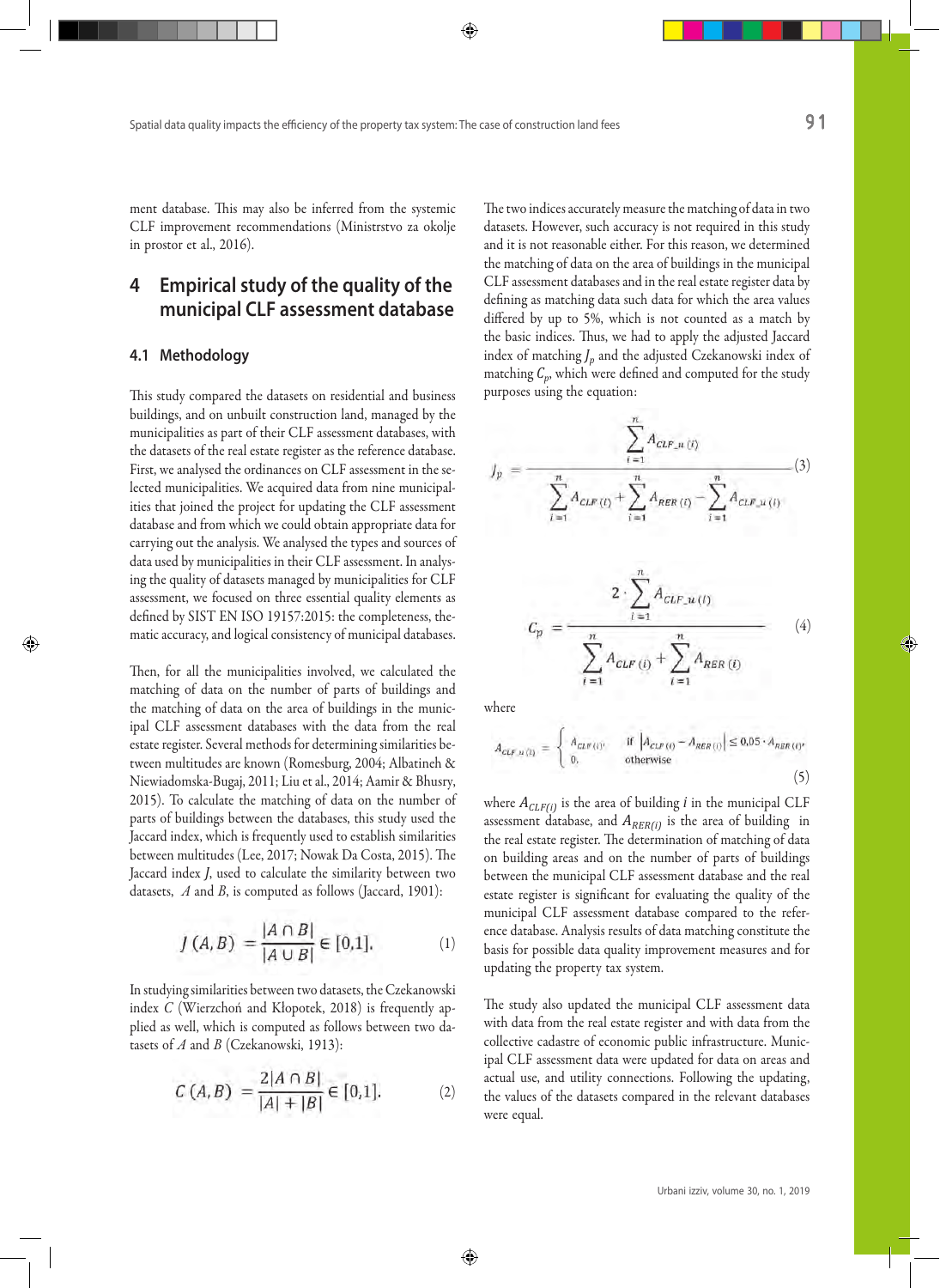| Municipality      | Municipality area (km <sup>2</sup> ) | Population<br>(first half of 2017) | Houses<br>(2017) | CLF as % of all property tax<br>revenues in 2017 |  |
|-------------------|--------------------------------------|------------------------------------|------------------|--------------------------------------------------|--|
| Črnomelj          | 339.7                                | 14,365                             | 4,876            | 92.3                                             |  |
| Divača            | 145.1                                | 4,000                              | 1,423            | 98.6                                             |  |
| Dornava           | 28.4                                 | 2,226                              | 974              | 99.6                                             |  |
| Duplek            | 40.0                                 | 6,803                              | 2,265            | 93.5                                             |  |
| Mokronog-Trebelno | 73.4                                 | 3,045                              | 1,519            | 94.9                                             |  |
| Sodražica         | 49.5                                 | 2,184                              | 867              | 90.8                                             |  |
| Središče ob Dravi | 32.7                                 | 2,019                              | 757              | 96.2                                             |  |
| Vuzenica          | 50.1                                 | 2,670                              | 770              | 98.6                                             |  |
| Zreče             | 67.0                                 | 6,409                              | 1,897            | 93.9                                             |  |

**Table 1:** Basic data on municipalities in question.

Source: Statistični urad Republike Slovenije (2017); Ministrstvo za finance (2018).

The municipal CLF assessment databases were modified through updating. Prior to updating, they contained records of an individual part of the building or ownership, and, after updating, they contain data on the building or unbuilt construction land as a whole. Thus, the number of records in the municipal CLF assessment database was decreased. There is no uniform approach for defining the tax base in determining the amount of CLF payable; that is, the area of buildings. In the ordinances on CLF assessment, municipalities define the area of residential or business buildings in different ways; for example, based on the foundation of a building, actual area, floor area, net floor area, usable area, and so on. In updating the municipal CLF assessment databases, the data from the real estate register were used for the net floor area of a part of a building. The net floor area is the area of all the rooms of a part of a building, irrespective of their actual possible use. The net floor area of a part of a building that has several floors is the sum of the areas of the rooms of this part of the building on all the floors (Geodetska uprava Republike Slovenije, 2010).

#### **4.2 Municipalities selected and data used**

The study comprised nine municipalities that joined the project of updating the CLF assessment databases: Dornava, Duplek, Sodražica, Črnomelj, Divača, Vuzenica, Središče ob Dravi, Mokronog–Trebelno, and Zreče. Table 1 presents the basic data for the municipalities.Table 1 shows that the income from the CLF in these municipalities constitutes an extremely high percentage of all property tax revenues (more than 90% in all the municipalities). The municipalities analysed levied a higher CLF on average from natural persons than the Slovenian average, and on average a lower CLF per m<sup>2</sup> than the national average for legal entities (except in the Municipality of Duplek).

The following data were applied in the study:

- Demographic data of municipalities for 2015 and 2016 (source: Statistical Office of the Republic of Slovenia);
- Data on CLF and tax revenues of municipalities for 2015, 2016, and 2017 (source: Ministry of Finance; Financial Administration of the Republic of Slovenia);
- Data from the real estate register, data on municipal boundaries and areas, and data from the collective cadastre of economic public infrastructure (source: Surveying and Mapping Authority of the Republic of Slovenia);
- Data and ordinances on CLF (source: municipal ordinances and databases).

## **4.3 Characteristics of the CLF system in the municipalities studied**

All the municipalities studied, excluding the Municipality of Središče ob Dravi, had a CLF ordinance in place at the time the study was carried out. The Municipality of Središče ob Dravi applied the ordinance of the neighbouring Municipality of Ormož. Municipalities adopted ordinances at different times and had no uniform CLF assessment arrangement. This means that the CLF amounts for comparable pieces of land and buildings in relevant municipalities differed significantly. All the municipalities in question have a stipulation in their ordinances that the CLF is levied based on the built and unbuilt construction land. Among the municipalities studied, only the municipalities of Črnomelj, Divača, Vuzenica, and Zreče in fact also levied the CLF for unbuilt construction land. Table 2 shows the basic elements of ordinances on the CLF in relevant municipalities.

As shown in Table 2, municipalities mostly take into account the minimum scope of criteria defined in the Construction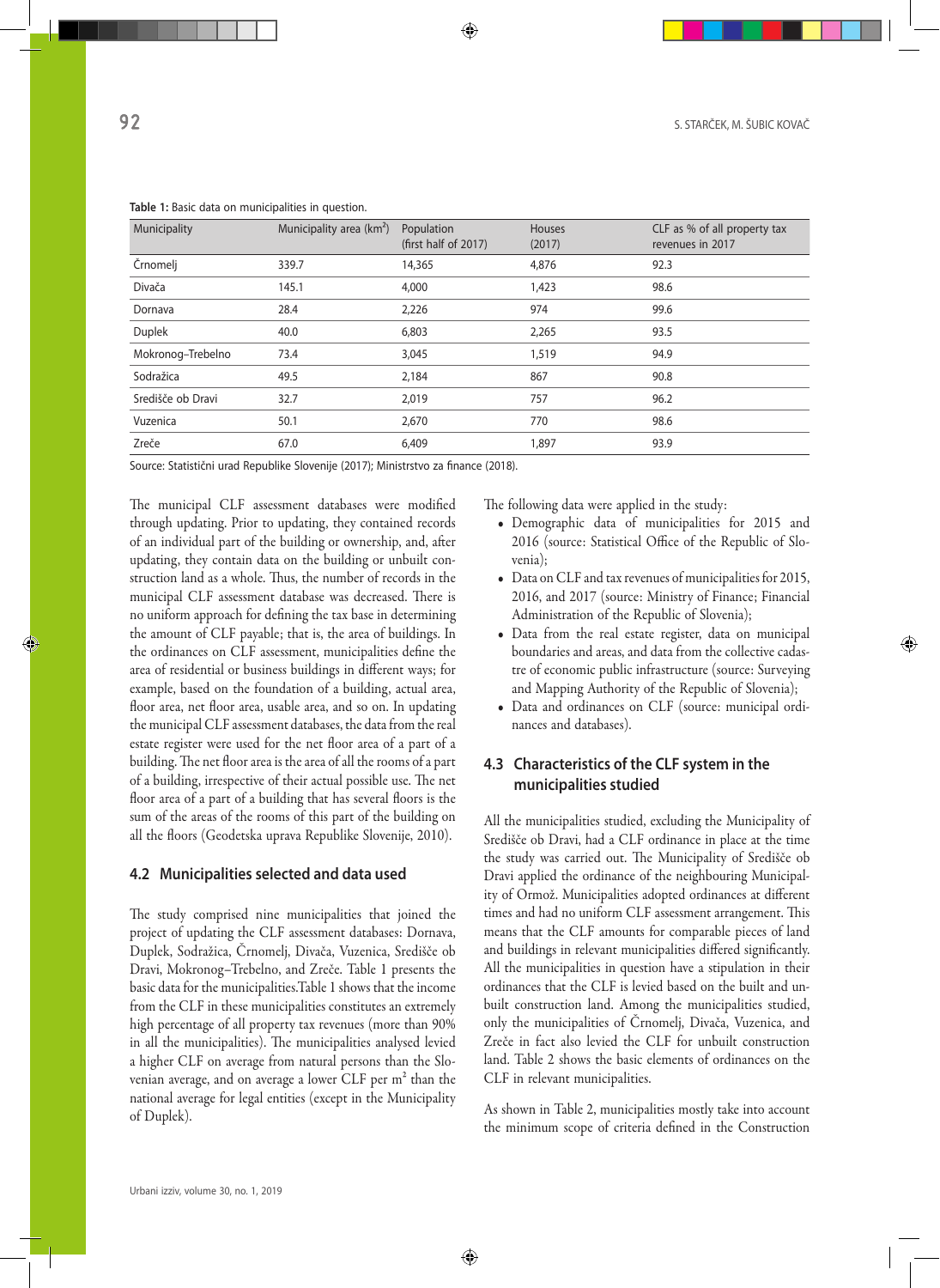| Zones and criteria                                                               |           | Municipality   |                |           |                       |           |                      |                |       |
|----------------------------------------------------------------------------------|-----------|----------------|----------------|-----------|-----------------------|-----------|----------------------|----------------|-------|
|                                                                                  | Črnomelj  | Divača         | Dornava        | Duplek    | Mokronog-<br>Trebelno | Sodražica | ob Dravi<br>Središče | Vuzenica       | Zreče |
| Number of zones                                                                  | 4         | $\overline{2}$ | $\overline{2}$ | 3         | 3                     | 4         | 4                    | $\overline{2}$ | 3     |
| Location                                                                         | $\bullet$ | ٠              | ٠              | ٠         | ٠                     | ٠         | $\bullet$            | $\bullet$      | ٠     |
| Utility connections                                                              |           | ٠              | ٠              | ٠         | ٠                     | ٠         | $\bullet$            | $\bullet$      | ٠     |
| Zoning                                                                           | $\bullet$ | ٠              | ٠              | ٠         | ٠                     |           | $\bullet$            |                | ٠     |
| Exceptional advantage of location                                                |           | ٠              |                | $\bullet$ | $\bullet$             |           | $\bullet$            | $\bullet$      | ٠     |
| Non-occupation of buildings and/or pieces of land                                | $\bullet$ | ٠              |                |           | $\bullet$             |           | $\bullet$            |                |       |
| Non-zoned use                                                                    | $\bullet$ |                |                |           | ٠                     |           | $\bullet$            |                |       |
| Impediments to use                                                               |           |                |                | ٠         | ٠                     |           |                      | $\bullet$      |       |
| Expediency of exploitation                                                       |           |                |                |           | $\bullet$             |           |                      |                |       |
| Possibility of more intensive use of utility connections and other<br>facilities |           |                |                |           | $\bullet$             |           |                      |                |       |
| Abandonment of buildings and/or pieces of land                                   |           |                |                |           |                       |           | $\bullet$            |                |       |
| Wear and tear of buildings                                                       |           |                |                |           |                       |           | $\bullet$            |                |       |
|                                                                                  |           |                |                |           |                       |           |                      |                |       |

**Table 2:** Number of zones and criteria of municipal ordinances for specifying the amount of CLF.

Source: Municipal ordinances on CLF, own analysis.

**Table 3:** Sources of data for determining the area of built construction land for residential and business purposes.

| Municipality                                     | Source of data                                                                                                     |
|--------------------------------------------------|--------------------------------------------------------------------------------------------------------------------|
| Crnomelj                                         | Real estate register, cadastre of buildings, and land cadastre                                                     |
| Dornava, Duplek, Mokronog-Trebelno,<br>Sodražica | Municipal database                                                                                                 |
| Divača, Središče ob Dravi                        | Data from official records, and data submitted to municipal administrations by persons su-<br>bject to CLF payment |
| Vuzenica, Zreče                                  | Data from the direct construction land user, database on building permits granted, and other<br>official records   |

Source: Municipal ordinances on CLF.

**Table 4:** Number of records in municipal databases prior to and after updating, number of buildings, and unbuilt pieces of construction land, compared to the status in the real estate register.

| Municipality      | Number of all records in municipal<br>database: |                                                                                               | Number of buildings and unbuilt pieces of construction land<br>(% of all, after updating), which are: |                                                                          |  |  |  |
|-------------------|-------------------------------------------------|-----------------------------------------------------------------------------------------------|-------------------------------------------------------------------------------------------------------|--------------------------------------------------------------------------|--|--|--|
|                   | Prior to updating                               | After updating<br>Not present in municipal<br>database and present in real<br>estate register |                                                                                                       | Present in municipal database and<br>not present in real estate register |  |  |  |
| Crnomelj          | 13,179                                          | 6,300                                                                                         | 67 (1.1%)                                                                                             | $4(0.1\%)$                                                               |  |  |  |
| Divača            | 3,021                                           | 1,788                                                                                         | $3(0.2\%)$                                                                                            | 18 (1%)                                                                  |  |  |  |
| Dornava           | 2,006                                           | 1,221                                                                                         | 23 (1.9%)                                                                                             | $10(0.8\%)$                                                              |  |  |  |
| Duplek            | 4,542                                           | 2,766                                                                                         | 55 (2%)                                                                                               | $9(0.3\%)$                                                               |  |  |  |
| Mokronog-Trebelno | 3,862                                           | 1,991                                                                                         | $6(0.3\%)$                                                                                            | $3(0.2\%)$                                                               |  |  |  |
| Sodražica         | 1,871                                           | 1,010                                                                                         | 7(0.7%)                                                                                               | $2(0.2\%)$                                                               |  |  |  |
| Središče ob Dravi | 1,669                                           | 1,019                                                                                         | 23(2.3%)                                                                                              | 92 (9%)                                                                  |  |  |  |
| Vuzenica          | 1,694                                           | 1,010                                                                                         | $11(1.1\%)$                                                                                           | $9(0.9\%)$                                                               |  |  |  |
| Zreče             | 3,815                                           | 2,301                                                                                         | 14 (0.6%)                                                                                             | 24 (1%)                                                                  |  |  |  |

Source: Municipal CLF databases, real estate register, own analysis.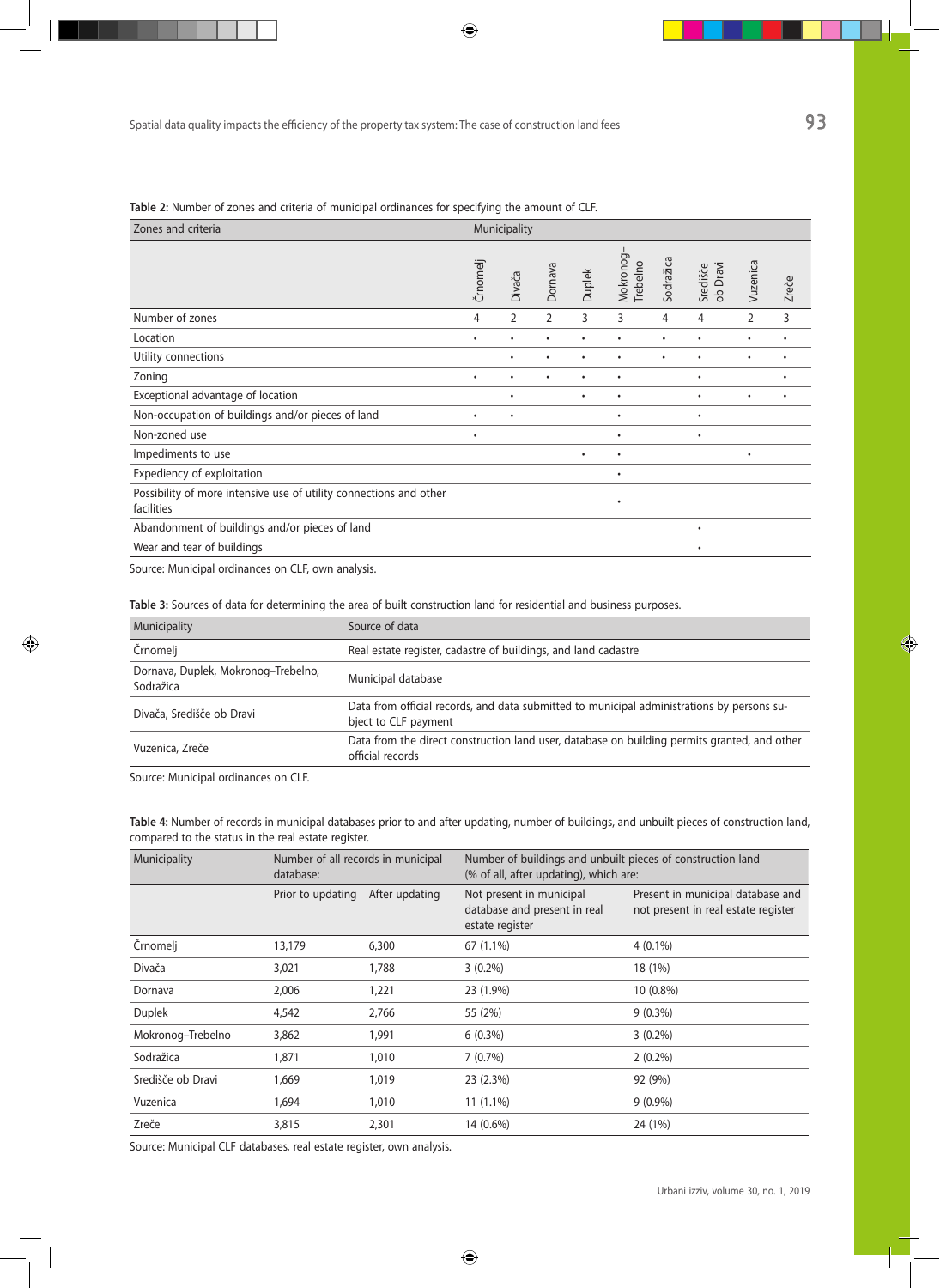Land Act; that is, utility connections, location, and zoning, as well as exceptional advantages linked to generating revenue through business. Municipalities also arbitrarily take into account other criteria, which tend to differ between the municipalities. In determining the area of construction land, municipalities tend to use different sources of data (Table 3), mostly based on data submitted to the municipal administration by those subject to CLF payment.

The results of the analysis of the quality of municipal databases by selected quality elements are presented below.

#### **4.4 Completeness of municipal databases**

Completeness according to SIST EN ISO 19157:2015 is the adequacy of the user data model and the presence or absence of structures, attributes, and relations, and it may have two sub-elements: omission of value or excess value. Completeness may refer to the completeness of a data model (model completeness), completeness of attributes of the structure type (attribute completeness), or the absence or excess of data values in attributes of present structures (data completeness; Šumrada, 2015). The study analysed the completeness of municipal CLF assessment databases, which is defined by the ratio between the number of buildings and the unbuilt construction land in the database, and the real estate register. Thus, it determined the deficient and/or excess data values in a database or dataset.

In all the municipalities, different levels of database completeness were established. The data in Table 4 show that, in relevant municipal CLF assessment databases, on average 1.1% of records on buildings and unbuilt construction land were absent, as compared to the data in the real estate register. In the relevant municipalities, on average, 1.5% of records on buildings and unbuilt construction land are present in the municipal CLF assessment databases that are absent from the real estate register. In the municipal databases up to several records were kept for an individual building or unbuilt construction land, depending on the number of parts of a building, or on the number of ownership shares on the real estate. Analysis of the completeness of attribute data ascribed to a particular building or to unbuilt construction land in the municipal CLF assessment databases showed the frequent absence of data on the number of points per particular criteria of the ordinance. In numerous cases, only a total number of points was ascribed.

#### **4.5 Thematic accuracy of municipal CLF assessment databases**

Thematic accuracy shows the reliability of classification of values, which are ascribed to the basic elements of data as

attributes, and according to the provisions of SIST EN ISO 19157:2015 may consist of three sub-elements: accuracy of classification of data, quantitative accuracy of values of descriptive attributes, and quantitative accuracy. The study focused on comparing the accuracy of data on the area of buildings and unbuilt construction land in the municipal CLF assessment databases compared to the relevant data contained in the real estate register. When the municipal databases were set up in the 1990s, the concept of usable/effective area was applied (including correction factors for the various premises) in most cases, and thus the net floor area used in the real estate register is mostly greater than the usable/effective area.

Table 5 shows that the data on the number of parts of buildings between the municipal CLF assessment databases and the real estate register match relatively well (mean value of the Jaccard index  $J_p = 0.87$ ). There exist minor differences between the municipalities studied. Somewhat different results were obtained in the analysis of the area of buildings and unbuilt construction land. Taking into account the hypothesized limit for the adjusted Jaccard index and the adjusted Czekanowski index, 0.33 (values below this limit denote a higher deviation of data), the highest deviation of data on the area of buildings and unbuilt construction land between the municipal database and the real estate register was established in the Municipality of Mokronog – Trebelno  $(J_p = 0.15$  and  $C_p = 0.27)$  and in the Municipality of Dornava  $(J_p = 0.31 \text{ and } C_p = 0.47)$ . In other municipalities,  $J_p$  ranges between 0.41 and 0.73, and  $C_p$ between 0.58 and 0.85. Corresponding to this is the result for the mean deviation and differences in areas by more than 50%. The mean deviation of areas of buildings and areas of unbuilt construction land between the municipal CLF assessment database and the real estate register amounts to 18 m² in the Municipality of Sodražica, and up to 511 m² in the Municipality of Mokronog–Trebelno. The percentage of buildings and unbuilt construction land in the municipal CLF assessment database for which the area deviates by more than 50% from the area in the real estate register ranges between 1.01% in the Municipality of Duplek and 9.83% in the Municipality of Dornava.

## **4.6 Logical consistency of data in municipal databases**

Logical consistency refers to the conceptual (semantics), format (record), domain (scope of values), and topological discrepancy in databases. Logical consistency shows the consistency of conceptual rules of a data model and the structure of data in a dataset (composition of classes and attributes, and relations between them; Šumrada, 2015). In analysing the logical consistency of data in municipal CLF assessment databases, it was found that the municipal databases contained several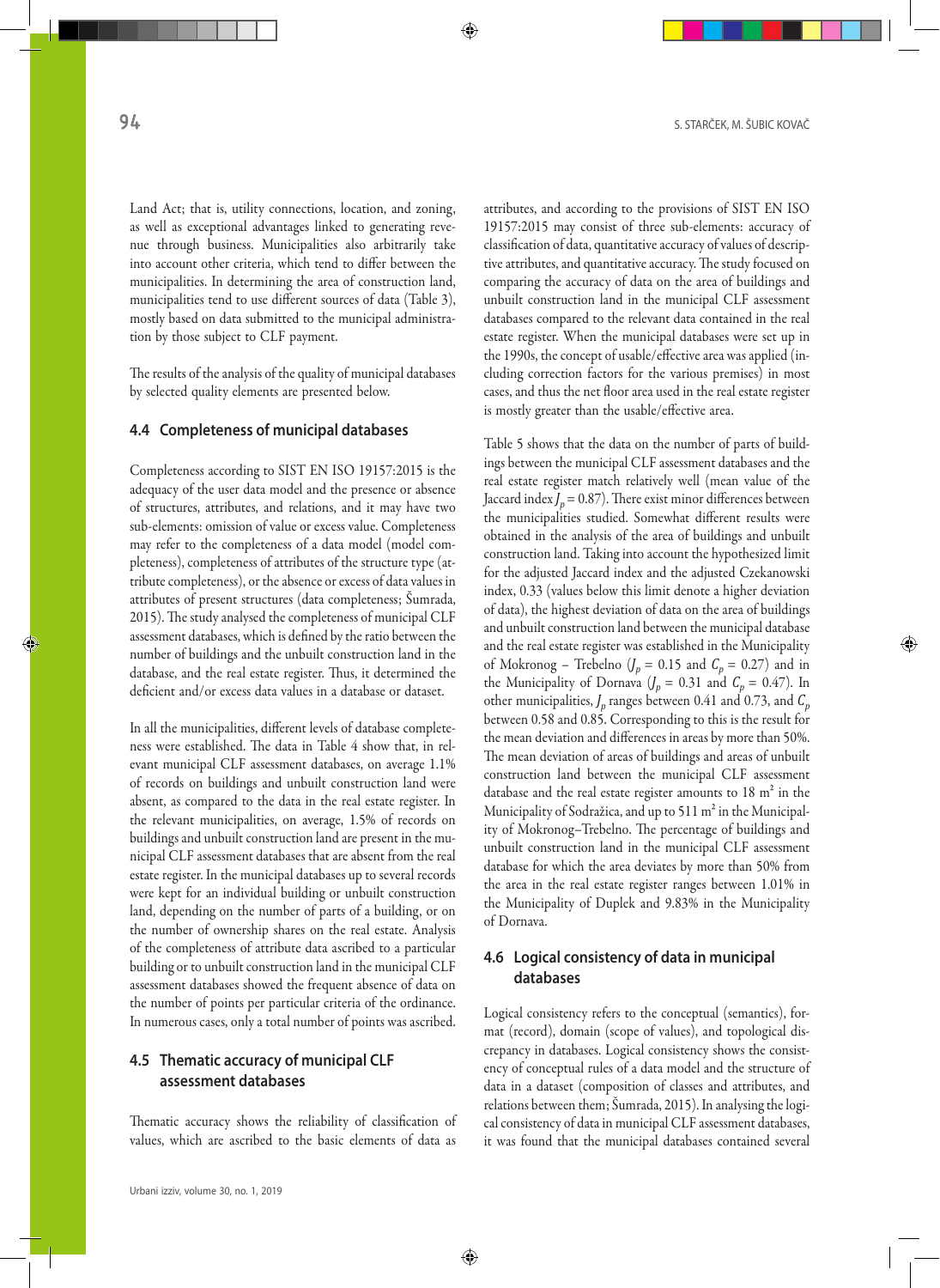|                        | Number of parts<br>of building | Area of buildings and unbuilt construction land |                                     |                                           |                                             |  |  |
|------------------------|--------------------------------|-------------------------------------------------|-------------------------------------|-------------------------------------------|---------------------------------------------|--|--|
| Municipality           | Jaccard index J                | Adjusted Jaccard index $J_p$                    | Adjusted Czekanowski<br>index $C_n$ | Mean deviation<br>$(a)$ (m <sup>2</sup> ) | Difference in area more<br>than 50% (b) (%) |  |  |
| Črnomelj               | 0.86                           | 0.51                                            | 0.68                                | 91                                        | 2.46                                        |  |  |
| Divača                 | 0.83                           | 0.50                                            | 0.66                                | 117                                       | 5.31                                        |  |  |
| Dornava                | 0.80                           | 0.31                                            | 0.47                                | 59                                        | 9.83                                        |  |  |
| Duplek                 | 0.93                           | 0.73                                            | 0.85                                | 18                                        | 1.01                                        |  |  |
| Mokronog-Tre-<br>belno | 0.84                           | 0.15                                            | 0.27                                | 511                                       | 8.49                                        |  |  |
| Sodražica              | 0.92                           | 0.65                                            | 0.79                                | 28                                        | 2.57                                        |  |  |
| Središče ob Dravi      | 0.83                           | 0.55                                            | 0.71                                | 36                                        | 4.91                                        |  |  |
| Vuzenica               | 0.92                           | 0.41                                            | 0.58                                | 138                                       | 1.88                                        |  |  |
| Zreče                  | 0.94                           | 0.54                                            | 0.71                                | 140                                       | 1.35                                        |  |  |

**Table 5:** Matching of data on the number of parts of buildings and areas of buildings, and the area of unbuilt building land, between the municipal CLF assessment data collection and the real estate register.

Source: own computation.

Note: (a) Mean deviation of areas of buildings and unbuilt construction land between the municipal database and the real estate register. (b) Percentage of buildings and unbuilt construction land in the municipal CLF assessment database for which the area deviates by more than 50% from the area in the real estate register.

|                       | Data on CLF prior to updating |               |                     |               | Data on CLF after updating |                     |                 |                     |               |                     |                                     |
|-----------------------|-------------------------------|---------------|---------------------|---------------|----------------------------|---------------------|-----------------|---------------------|---------------|---------------------|-------------------------------------|
|                       | Legal entities                |               | Natural persons     |               | Legal entities             |                     | Natural persons |                     |               |                     |                                     |
| Municipality          | No. of<br>decisions           | Amt.<br>(EUR) | No. of<br>decisions | Amt.<br>(EUR) | Amt. total<br>(EUR)        | No. of<br>decisions | Amt. (EUR)      | No. of<br>decisions | Amt.<br>(EUR) | Amt. total<br>(EUR) | Assessment<br>index<br>before/after |
| Crnomelj              | 202                           | 191,764       | 4,794               | 196,476       | 388,239                    | 210                 | 278,696         | 5,743               | 327,739       | 606,435             | 156                                 |
| Divača                | 47                            | 137,011       | 1,220               | 60,664        | 197,675                    | 77                  | 164,465         | 1,755               | 96,315        | 260,780             | 132                                 |
| Dornava               | 12                            | 5,668         | 801                 | 57,475        | 63,143                     | 17                  | 19,732          | 1,073               | 86,290        | 106,022             | 168                                 |
| <b>Duplek</b>         | 28                            | 27,534        | 1,940               | 136,914       | 164,448                    | 40                  | 33,346          | 2,620               | 230,471       | 263,817             | 160                                 |
| Mokronog-<br>Trebelno | 29                            | 30,420        | 1,291               | 70,268        | 100,688                    | 30                  | 33,596          | 1,402               | 82,049        | 115,645             | 115                                 |
| Sodražica             | 27                            | 7,928         | 702                 | 25,272        | 33,200                     | 27                  | 10,956          | 931                 | 45,089        | 56,045              | 169                                 |
| Središče ob<br>Dravi  | 17                            | 27,030        | 824                 | 104,410       | 131,440                    | 26                  | 39,386          | 913                 | 115,139       | 154,525             | 118                                 |
| Vuzenica              | 24                            | 131,546       | 579                 | 25,924        | 157,470                    | 34                  | 126,595         | 1,143               | 50,532        | 177,128             | 112                                 |
| Zreče                 | 138                           | 323,663       | 2,155               | 164,030       | 487,693                    | 164                 | 332,487         | 2,332               | 195,407       | 527,893             | 108                                 |

Source: Ministrstvo za finance (2017); own computation.

records for an individual building or unbuilt construction land. A number of cases on inconsistency of data were perceived for the use of a building or a part of building, and certain records on a building or unbuilt construction land were present in the real estate register but absent from the municipal database, and vice versa. Likewise, the data for house numbers were found to be absent in several cases. As already mentioned, the area of a part of building in the municipal CLF assessment database was unequal to the area of a part of building in the real estate register. Considering that in the ordinances on the CLF different criteria are taken into account by the municipalities, it is difficult to conduct a comparative analysis.

### **4.7 Effects of updating municipal CLF assessment databases**

The central aim of this study was to determine whether updating municipal CLF assessment databases on built and unbuilt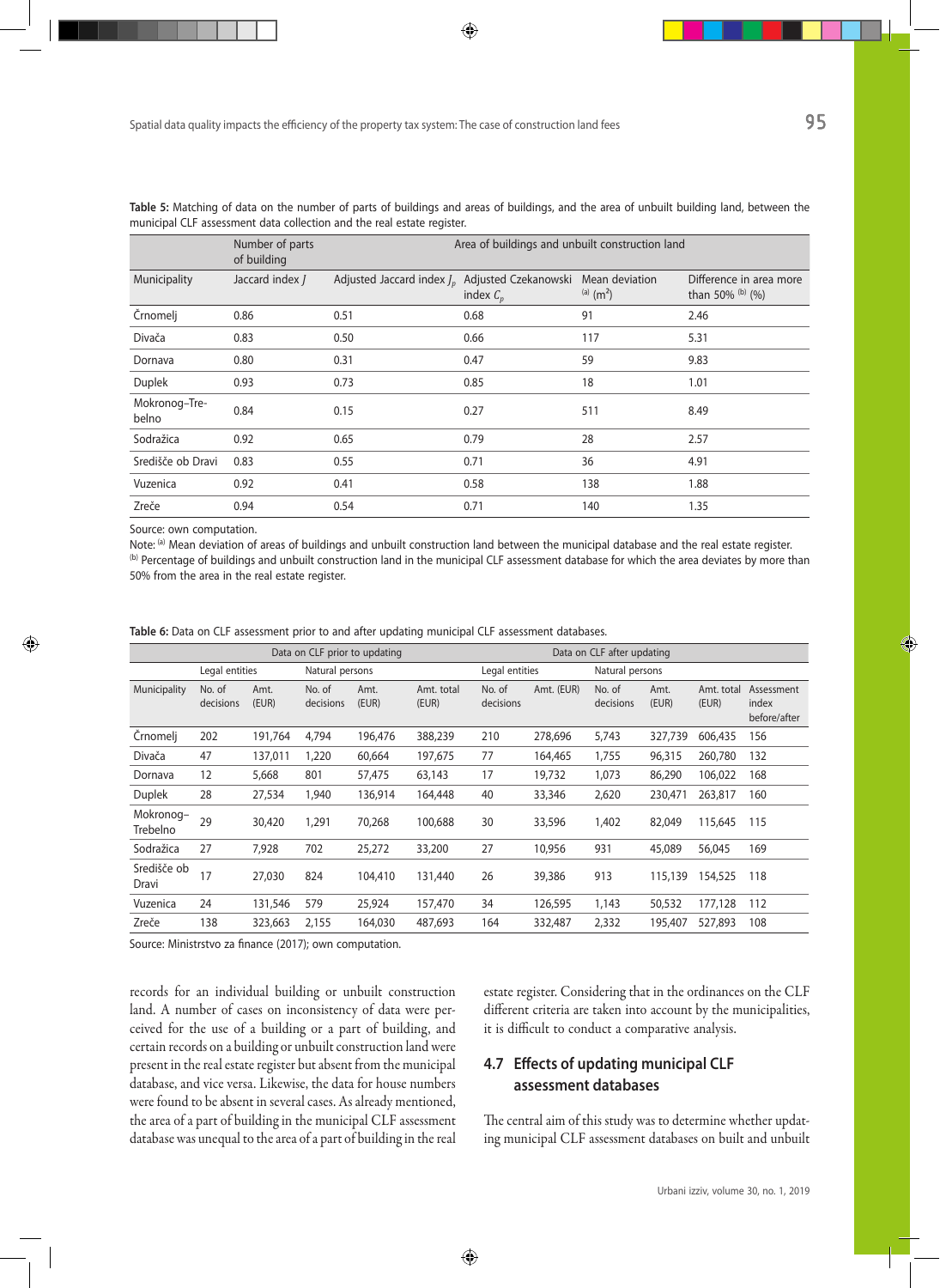construction land in the selected municipalities with data from the real estate register had a positive influence on the CLF amount payable, or whether, by improving data quality, the CLF amount payable in the relevant municipalities had increased. The results in Table 6 show that the use of data from the real estate register positively influenced the CLF amount payable in all the relevant municipalities.

The number of those subject to CLF payment, both legal and natural persons, increased on average by around 30% after updating the municipal databases in all the municipalities. In the municipalities studied, the CLF amount after updating municipal databases was 38% higher on average in relation to the CLF amount prior to updating. In the Municipality of Duplek, the CLF amount after updating the data increased by 60%, in the Municipality of Dornava by 68%, and in the Municipality of Sodražica by a full 69%. The greater the average deviation of the area of a building and unbuilt construction land between the municipal CLF assessment database and the real estate register, the less the increase in CLF amount after updating the data. In all the municipalities, after updating there was a relatively high increase in the CLF amount in relation to all the municipal tax revenues (mean percentage of increase  $t_{rev}$  = 51.3%).

# **5 Conclusion**

This study analysed the quality of databases in selected municipalities that are used for CLF system management. The analysis results show that the municipalities studied keep their own databases for the CLF system management purposes. Databases were mostly set up in the 1990s based on the real estate inventory or data submitted by those subject to CLF payment. Municipal CLF assessment databases are primarily maintained at the request of those subject to CLF payment, in the case of ownership changes, or based on requirements by the taxation authority or courts of justice. Prior to updating, the municipalities were mostly keeping their databases in the form of tables, without the support of GIS technology and cartographic presentations of the spatial situation of real estate. Among the relevant municipalities, only the ordinance on the CLF for the Municipality of Črnomelj had an indication that, for determining the area of built construction land and factual use, data from the real estate register, the building cadastre, and the land cadastre were used. The study also showed that, due to the absence of a uniform identifier of buildings and parts of buildings, it would be difficult to interconnect the municipal CLF assessment databases with the real estate register.

In relation to the municipalities, the study found that the quality of the municipal CLF assessment database differed

in terms of all the quality elements involved: completeness, logical consistency, and thematic accuracy. The study findings show that the municipal CLF assessment databases comprised most buildings, parts of buildings, and unbuilt construction land that are present in the real estate register and are the subject of CLF assessment, whereby Hypothesis 1 was negated. Cases of additional buildings, parts of buildings, and construction land (that are present in the municipal CLF assessment database and absent from the real estate register) were relatively few, except in the Municipality of Središče ob Dravi (9% of all the records). We established the frequent absence of attribute data, in particular the number of points per particular criteria of the ordinance on the CLF. Using the Jaccard index *J* we found a relatively high level of matching of the number of parts of buildings in the municipal databases and in the real estate register. We confirmed the usability of the adjusted Jaccard index *J<sub>n</sub>* and of the adjusted Czekanowski index *C<sub>n</sub>*. Matching of data, taking into account at least 5% of value deviation, is an acceptable measure, considering that data on the area of real estate are obtained by different methods at different times. This is also acceptable from the point of view of efficiency because the updating procedures are not implemented if deviations are less than 5%. Using  $J_p$  and  $C_p$ , we confirmed a relatively low level of matching of data on areas of buildings and unbuilt construction land between the municipal CLF assessment databases and the real estate register. Hypothesis 2 was thereby confirmed. More distinctive is also the logical inconsistency of data between the municipal CLF assessment databases and the real estate register. We confirmed Hypothesis 3; namely, that updating datasets in the municipal databases with data from the real estate register significantly influences an increase in the number of those subject to CLF payment and the CLF amount payable (on average by 38% in the municipalities studied and by more than 60% in some of them). The usability of the methodology presented was also confirmed by comparing the results. Considering the type and scope of inconsistencies between the municipal CLF assessment databases and the real estate register, and considering the percentage of increase in the CLF amount after improving the data quality, the results of the study using the method presented are rather similar to the findings by Gerčer (2017), Grilc (2017), and Ziherl (2017).

Inadequate quality of spatial data that are used by municipalities for CLF assessment purposes may have far-reaching consequences. Its direct impact may be in an increase in complaints against decisions regarding CLF assessment. This increases the probability of infringements against the principles of the modern taxation system and against constitutional principles, in particular against legality and equality before the law. Databases used by the municipalities for CLF assessment purposes are subject to constant changes. These changes require appropriate management approaches based on modern GIS technology. In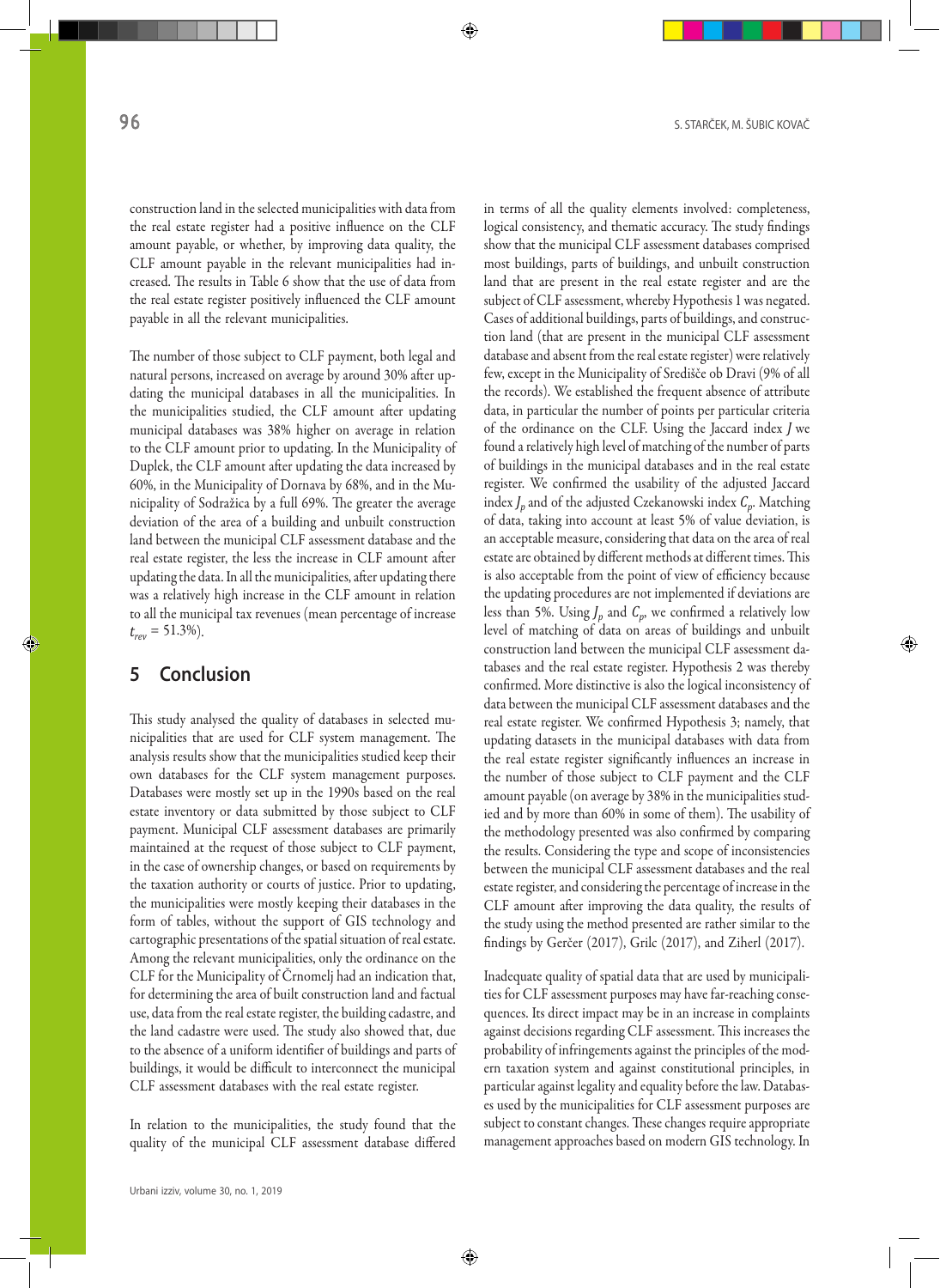addition to the reference databases, several other data sources are also available (e.g., Google Maps, Open Street Map, and other volunteer spatial databases), which may be used for comparing the quality of selected datasets in the municipal CLF assessment bases. The method presented is especially applicable in cases in which a uniform real estate identifier has been set up for the databases compared.

It would be reasonable to conduct such a study in all Slovenian municipalities, where updating the CLF assessment databases would contribute to improving the quality of data on buildings and unbuilt construction land. A well-regulated and high-quality CLF assessment database would facilitate a more equitable, more efficient, and more reasonable property tax. This has a subsequent effect on the level of social acceptability of property tax and the stability of tax revenues, and it decreases the level of avoidance of CLF payment. A high-quality CLF assessment database would find application in other areas as well; for instance, in spatial management, spatial planning, real estate management, and so on. The challenge in carrying out such a study in all the municipalities is connected to a non-uniform data model and the demanding process of data acquisition and data collation.

Slovenia is aware of the significance of attaining an equilibrium between increased revenue and economic growth through improving taxation quality. In the process, Slovenia intends to improve the structure of individual types of taxes; among other things*,* with an expansion of tax bases to improve compliance with tax obligations and to strengthen the tax administration. As part of this, Slovenia plans further reforms in property tax because, as several authors (Johansson et al., 2008; Heady et al., 2009; Arnold et al., 2011) have reported, property taxes constitute the least impediment to economic growth. Considering the active economic and legislative changes at the local and national levels, the study results may provide support in decision-making processes in the relevant area. The study findings may also be used as basis in preparing modifications of the property tax system in Slovenia. In preparing a new taxation system, specific attention should be dedicated to the quality and interoperability of official real estate databases. Regular independent data quality audits performed in line with standardized methods are therefore recommended, alongside awareness-raising programmes for real estate owners on the status of data and significance of quality data on their own real estate. Of benefit in increasing the quality of official databases may be insight into real estate data and submission of requests for replacing obsolete data with accurate data via a web-based service, and user-adjusted / user-friendly cartographic data presentations.

Simon Starček, Ig, Slovenia E-mail: simon.starcek@gmail.com

Maruška Šubic Kovač, University of Ljubljana, Faculty of Civil and Geodetic Engineering, Ljubljana, Slovenia E-mail: maruska.subic-kovac@fgg.uni-lj.si

#### **Acknowledgments**

Miha Požauk and the company Realis d.o.o. are acknowledged for their support in carrying out this study and providing the municipal CLF assessment data.

#### **References**

Aamir, M. & Bhusry, M. (2015) Recommendation system: State of the art approach. *International Journal of Computer Applications*, 120(12), pp. 25–32. DOI: 10.5120/21281-4200

Albatineh, A. N. & Niewiadomska-Bugaj, M. (2011) Correcting Jaccard and other similarity indices for chance agreement in cluster analysis. *Advances in Data Analysis and Classification*, 5(3), pp. 179–200. DOI: 10.1007/s11634-011-0090-y

Ariza-López, F. J. & Mozas-Calvache, A. T. (2012) Comparison of four line-based positional assessment methods by means of synthetic data. *GeoInformatica*, 16(2), pp. 221–243. DOI: 10.1007/s10707-011-0130-y

Arnold, J. M., Brys, B., Heady, C., Johansson, A., Schwellnus, C. & Vartia, L. (2011) Tax policy for economic recovery and growth. *The Economic Journal*, 121, pp. 59–80. DOI: 10.1111/j.1468-0297.2010.02415.x

Ažman, I. (2011) Kakovost podatkov in direktiva INSPIRE. *Geodetski vestnik* 55(2), pp. 193–204. DOI: 10.15292/geodetski-vestnik.2011.02.193-204

Barańska, A. (2004) *Criteria of database quality appraisement and choice stochastic models in prediction of real estate market value*. Paper presented at FIG Working Week, 22 – 27 May, Athens. Typescript.

Barvika, S., Rausis, A. & Berzina, I. (2013) Opportunities for the development of the Latvian property tax administration system through improvements in the property registration system and the implementation of European Union requirements for geospatial information. In: Schrenk, M., Popovich, V. V., Zeile, P. & Elisei, P. (eds.) *Proceedings of 18th international conference on urban planning, regional development and information society*, pp. 671–682. Schwechat, Competence Center of Urban and Regional Planning.

Bohak, R. (2016) Prostorski podatki v podporo odločanju in razvoju. *Zbornik prispevkov, 44. geodetski dan*, p. 3. Laško, Zveza geodetov Slovenije.

Caeiro, C., Rocha, G., Januário, P., Martins, P., Faustino, S. & Jacinto, T. (2016) *Portuguese cadastre. Actual state, case studies, projects, data infrastructure.* Paper presented at FIG Commission 7 Annual Meeting & Geoconference, 24 – 28 October 2016, Coimbra, Portugal. Typescript.

Çağdaş, V. (2013) An application domain extension to CityGML for immovable property taxation: A Turkish case study. *International Journal of Applied Earth Observation and Geoinformation,* 21, pp. 545–555. DOI: 10.1016/j.jag.2012.07.013

Čeh, M., Lisec, A., Ferlan, M. & Šumrada, R. (2011) Geodetsko podprta prenova grafičnega dela zemljiškega katastra. *Geodetski vestnik*, 55(2), pp. 257–268. DOI: 10.15292/geodetski-vestnik.2011.02.257-268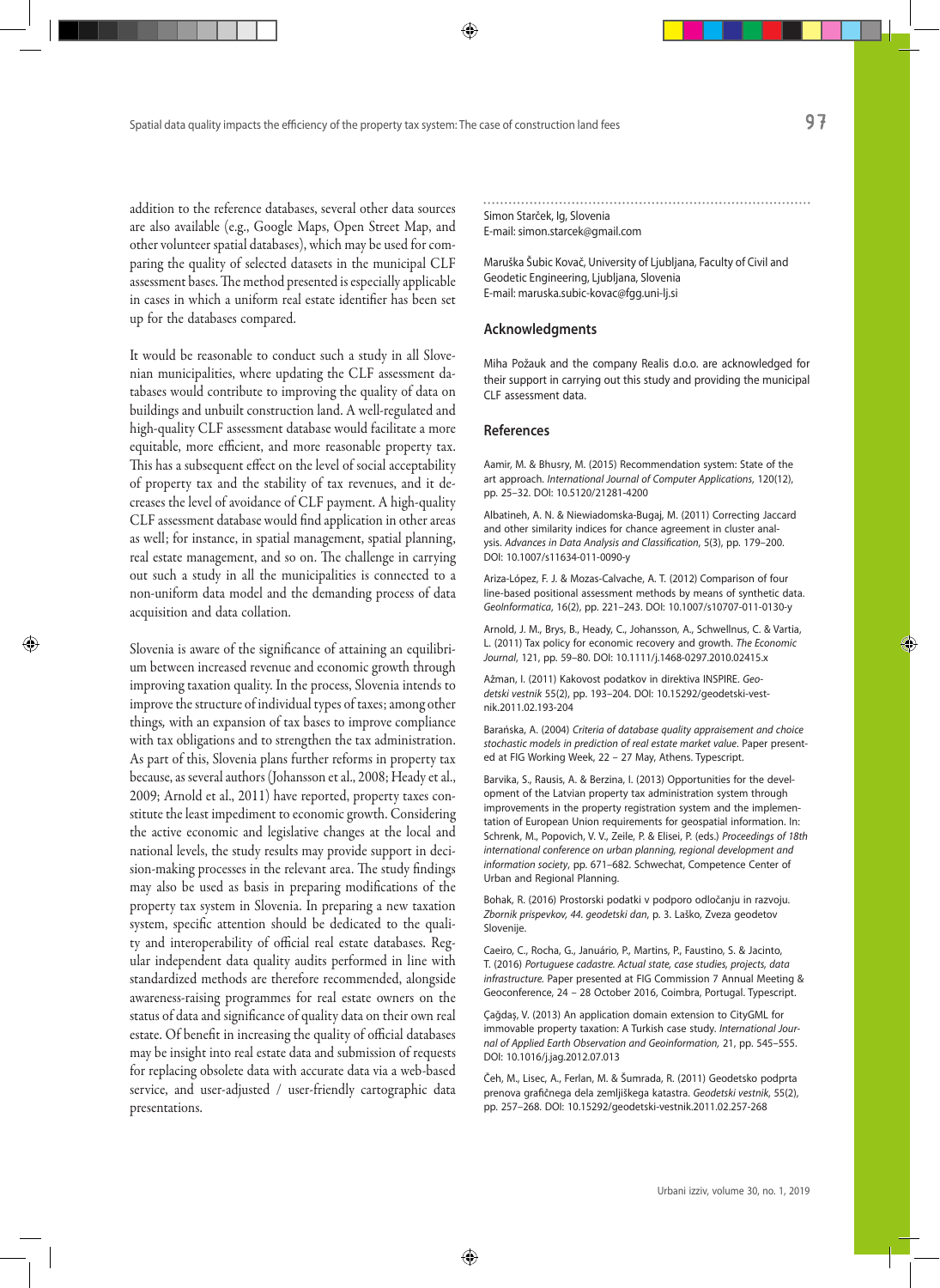Cerovski, T. (2010) *Avtomatsko ocenjevanje kakovosti prostorskih podatkov*. Master's thesis. Ljubljana, Univerza v Ljubljani, Fakulteta za računalništvo in informatiko.

Czekanowski, J. (1913) Zarys metod statystycznych w zastosowaniu do antropologii (= *Travaux de la Société des Sciences de Varsovie. III. Classe des sciences mathématiques et naturelles*, 5). Warsaw, Société des Sciences de Varsovie. DOI: 10.2307/2266986

Droj, L. & Droj, G. (2010) Spatial decision support system for property taxation modelling. *Proceedings of 15th International business information management association conference on global business transformation through innovation and knowledge management*: *An Academic Perspective*, pp. 1746–1758. King of Prussia, PA, IBIMA Publishing.

Ferlan, M. (2005) *Geodetske evidence*. Ljubljana, Univerza v Ljubljani, Fakulteta za gradbeništvo in geodezijo, Oddelek za geodezijo.

Ferlan, M., Šumrada, R., Čeh, M. & Lisec, A. (2011) Načini vzpostavitve digitalnih katastrskih načrtov v primerljivih državah. *Geodetski vestnik*, 55(2), pp. 235–256. DOI: 10.15292/geodetski-vestnik.2011.02.235-256

Finančna uprava Republike Slovenije (2014) *Odmera nadomestila za uporabo stavbnega zemljišča za leto 2014* (št*. 4224-1106/2014-6* (*01-630- 00), z dne 25. 4. 2014)*. Ljubljana.

Geodetski inštitut Slovenije (2003) Ocena natančnosti podatkov zemljiškega katastra. Poročilo o izvajanju projekta. *Geodetski vestnik*, 47(3), pp. 337–342.

Geodetski inštitut Slovenije (2009) *Opredelitev natančnosti v katastru stavb. Končno poročilo*. Ljubljana.

Geodetska uprava Republike Slovenije (2010) *Obveščanje lastnikov nepremičnin o poskusnem izračunu vrednosti nepremičnin*. Ljubljana.

Geodetska uprava Republike Slovenije (2013) *Metodologija vodenja in vzdrževanja Registra nepremičnin*. Ljubljana.

Gerčer, S. (2017) *iObčina – pomoč zagotavljanja boljše izvedbe NUSZ in bodočega davka na nepremičnine*. Paper presented at Priprave na NUSZ v letu 2017 za kakovostno izvedbo NUSZ v letu 2018/2019, 14 June 2017, Medvode, Slovenia. Typescript.

Goodchild, M. F. & Hunter, G. J. (1997) A simple positional accuracy measure for linear features. *International Journal of Geographical Information Science*, 11(3), pp. 299–306. DOI: 10.1080/136588197242419

Grilc, M. (2017) *NUSZ – predstavitev projekta prenove evidence v Mestni občini Kranj*. Paper presented at Priprave na NUSZ v letu 2017 za kakovostno izvedbo NUSZ v letu 2018/2019, 14. 6. 2017. Medvode. Typescript.

Grote, M., Borst, R. & McCluskey, W. (2015) *Slovenia. The 2013 Property tax act: Evaluation of its design and the employed mass valuation system*. Washington, DC, International Monetary Fund. DOI: 10.5089/9781498352062.002

Hashemi, P. & Abbaspour, R. A. (2015) assessment of logical consistency in OpenStreetMap based on the spatial similarity concept. In: Arsanjani, J. J. et al. (eds.) *OpenStreetMap in GIScience*. *Lecture Notes in Geoinformation and Cartography,* pp. 19–36. Cham, Springer. DOI: 10.1007/978-3-319-14280-7\_2

Hast, I. (2014) *Quality assessment of spatial data: Positional uncertainties of the national shoreline data of Sweden*. Master's thesis. Gävle, University of Gävle, Faculty of Engineering and Sustainable Development.

Heady, C., Johansson, Å., Arnold, J., Brys, B. & Vartia, L. (2009) Tax policy for economic recovery and growth. In: *School of Economics Discussion Papers*, 9(25), pp. 2–22. Kent, University of Kent, School of Economics.

Ivánová, I. (2007) Modelling of the data quality in the spatial domain. *Slovak Journal of Civil Engineering*, 2, pp. 28–34.

Jaccard, P. (1901) Étude comparative de la distribution florale dans une portion des Alpes et du Jura. *Bulletin de la Soci*é*t*é *Vaudoise des sciences naturelles*, 37, pp. 547–579.

Jankovič Grobelšek, L. & Gajšek, M. (2014) Izkušnje in izzivi na področju zemljiške politike: na primeru Mestne občine Ljubljana. *Urbani izziv*, Professional edition, pp. 63–69.

Johansson, A., Heady, C., Arnold, J., Brys, B. & Vartia, L. (2008) *Tax and economic growth*. (= OECD Economics Department Working Papers 620). Paris, OECD Publishing.

Kobetič, L. (2014) Podatki o nepremičninah v javnih evidencah kot podlaga za njihovo obdavčitev. Evidentiranje in obdavčitev stavbnih zemljišč. *Podjetje in delo*, 6–7, pp. 1189–1208.

Kokkonen, A. (2006) *The use of register data for mass valuation and taxation in Finland*. Helsinki, National Land Survey of Finland.

Lee, S. (2017) Improving Jaccard index using genetic algorithms for collaborative filtering. In: Tan, Y., Takagi, H. & Shi, Y. (eds.) *International Conference on Swarm Intelligence ICSI 2017: Advances in Swarm Intelligence*, *Lecture Notes in Computer Science 10385*, pp. 378–385. Cham, Springer. DOI: 10.1007/978-3-319-61824-1\_41

Lisec, A., Ferlan, M., Čeh, M., Trobec, B. & Drobne, S. (2015) *Analiza kakovosti Registra nepremičnin in predlog sistema za zagotavljanje kakovosti podatkov. Končno poročilo, marec 2015*. Ljubljana, Univerza v Ljubljani, Fakulteta za gradbeništvo in geodezijo.

Liu, H., Hu, Z., Mian, A., Tian, H. & Zhu, X. (2014) A new user similarity model to improve the accuracy of collaborative filtering. *Knowledge-Based Systems*, 56, pp. 156–166. DOI: 10.1016/j.knosys.2013.11.006

Maggio, F. (2012) *The Italian cadastre and the real estate taxation*. Paper presented at FIG Working Week, 6 – 10 May, Rome. Typescript.

Maher, I., Gosar, L., Mezek, S. & Plazar Mlakar, M. (2005) Spatial information systems in the programme CAMP Slovenia: Data and metadata. *Urbani izziv*, 16(2), pp. 94–99. DOI: 10.5379/urbani-izziv-en-2005-16-02-013

Mangioni, V. (2012) *Land value taxation. Meeting the principles of transparency in good tax design*. Paper presented at FIG Working Week, 6 – 10 May, Rome. Typescript.

Mantey, S. & Tagoe, N. D. (2012) *Geo-property tax information system – a case study of the Tarkwa Nsuaem municipality, Ghana*. Paper presented at FIG Working Week, 6 – 10 May, Rome. Typescript.

McKay, S. (2003) Quantifying quality: Can quantitative data ("metrics") explain the 2001 RAE ratings for social policy and administration? *Social Policy* & *Administration*, 37(5), pp. 444–467. DOI: 10.1111/1467- 9515.00351

Ministrstvo za finance (2017) *Podatki o odmeri nadomestila za uporabo stavbnega zemljišča*. Ljubljana.

Ministrstvo za okolje in prostor, Ministrstvo za finance, Ministrstvo za javno upravo (2016) *Sistemska priporočila za izboljšanje sistema nadomestila za uporabo stavbnega zemljišča*. Ljubljana.

Mitrović, D. (2015) Razumevanje ocenjevanja vrednosti nepremičnin v Sloveniji. *Geodetski vestnik*, 59(3), pp. 593–608.

Mivšek, E. & Radovan, B. (2017) *Izboljšanje prostorskih podatkov za dosego boljšega upravljanja s prostorom in več sredstev za razvoj*. Paper presented at Priprave na NUSZ v letu 2017 za kakovostno izvedbo NUSZ v letu 2018/2019, 14 June 2017, Medvode, Slovenia. Typescript.

Morrison, J. L. (1995) Spatial data quality. In: Guptill, S. C. & Morrison, J. L. (eds.) *Elements of spatial data quality. A volume in International Cartographic Association*, pp. 1–12. Oxford, Elsevier Science Ltd. DOI: 10.1016/b978-0-08-042432-3.50008-2